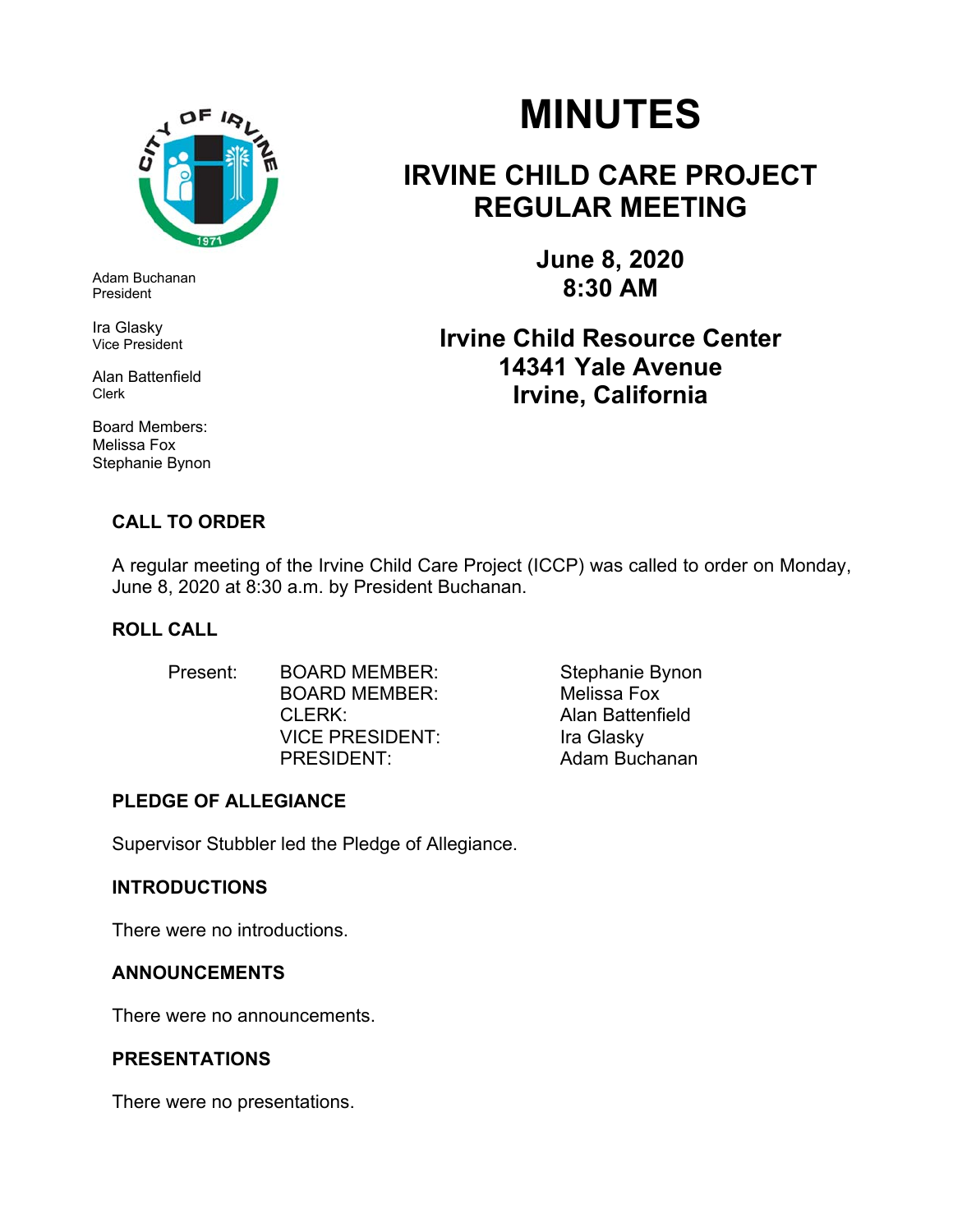#### **ADDITIONS AND DELETIONS TO THE AGENDA**

There were no additions or deletions to the agenda.

#### **PUBLIC COMMENTS**

Ellen England, Director of Creekers Club, thanked the Irvine Child Care Project (ICCP) Board for waiving rent in April, May, and June. She thanked Community Services Supervisor Traci Stubbler for facilitating access to PPE supplies for ICCP programs and for working with IUSD to provide additional space on the campus for her program. She expressed concern for the future of Creekers' Club due to the ongoing challenges posed by Covid-19 as well as hope that the Board will continue to hold emergency meetings between regular meetings during Covid-19.

#### **CONSENT CALENDAR**

**Moved by Board Member Fox, seconded by Clerk Battenfield, and unanimously carried to approve Consent Calendar items 1 through 8.** 

#### **1. APPROVAL OF IRVINE CHILD CARE PROJECT (ICCP) MINUTES**

#### **ACTION:**

Approve minutes of the Irvine Child Care Project regular meeting of May 11, 2020.

#### **2. WARRANT REQUEST – CONTINUING DEVELOPMENT, INC.**

#### **ACTION:**

Approve payment of \$73,547.07 to Continuing Development, Inc. for child care development services for April 1-30, 2020.

#### **3. WARRANT REQUEST – CITY OF IRVINE**

#### **ACTION:**

Approve payment of \$14,684.19 to the City of Irvine for Program and Grant Administration for the month of April 2020.

- \$13,539.19 for Program Administration
- \$ 1,145.00 for Grant Administration

#### **4. WARRANT REQUEST – IRVINE UNIFIED SCHOOL DISTRICT (IUSD)**

#### **ACTION:**

Approve payment of \$69,646.76 for Facilities and Financial Support Services, Utilities, Custodial Services, Custodial Equipment Amortization and payment for sale of IUSD-owned portables to ICCP for the month of April 2020.

- \$44,452.92 for Custodial Services
- \$ 675.00 for Custodial Equip Amortization
- \$10,589.42 for Payment of Portable Purchase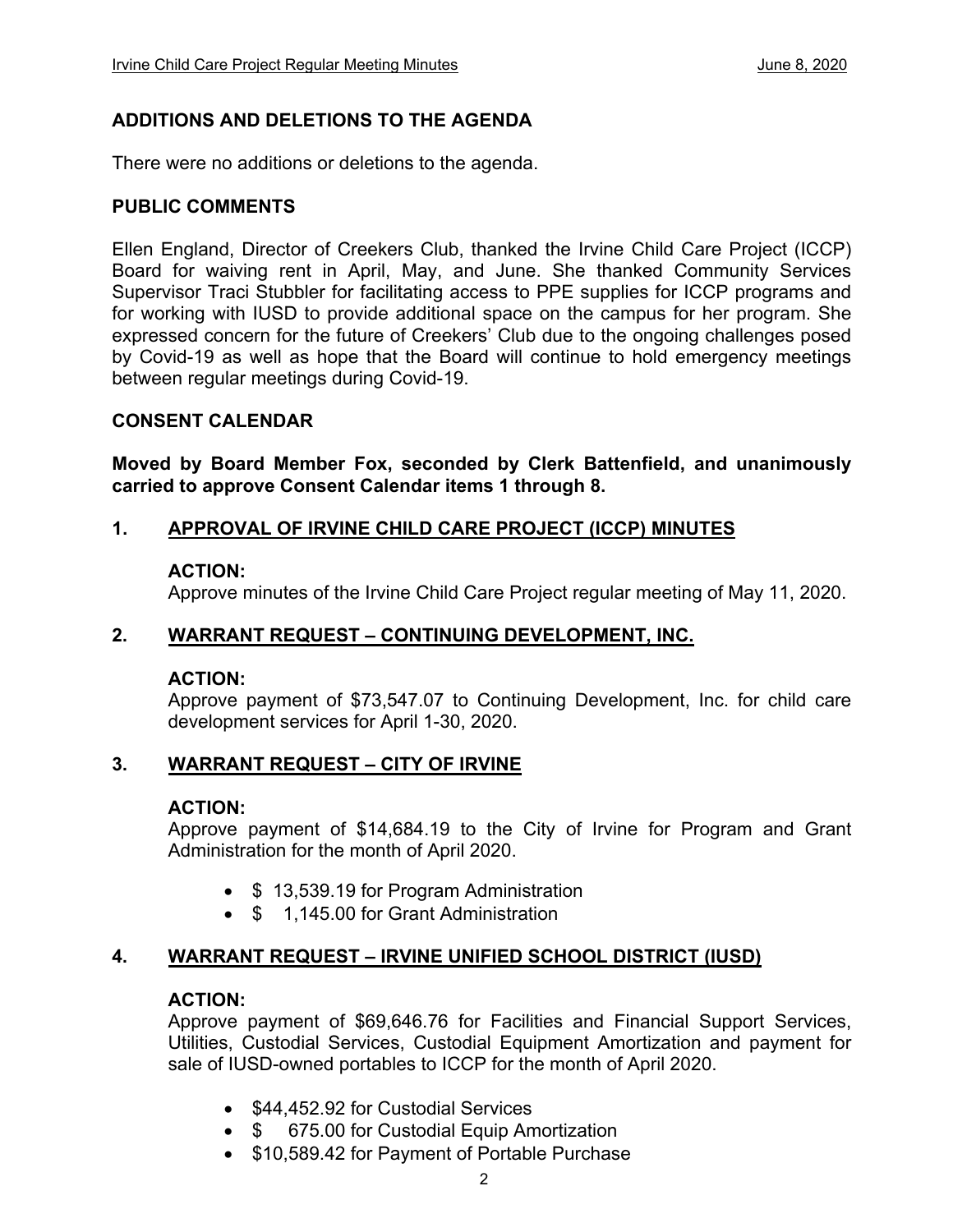- $\bullet$  \$ 7.262.75 for Utilities
- **S** 6,666.67 for Facilities & Financial Support

#### **5. ICCP EXPENSES PAID BY IUSD**

#### **ACTION:**

Review and accept attached invoices in the total amount of \$34,795.10 paid by IUSD on behalf of ICCP.

#### **6. DEPOSIT OF STATE GRANT APPORTIONMENT**

#### **ACTION:**

Authorize the deposit of grant funds from the State Department of Education into the appropriate account as follows:

- \$ 13,528.00 01-005-50100-8290
- $\bullet$  \$ 6,219.00 01-005-50100-8290
- \$ 37,215.00 01-005-50100-8590

#### **7. RENEWAL OF MEMORANDUM OF UNDERSTANDING FOR IRVINE CHILD CARE PROJECT (ICCP) USE OF PERMANENT CHILD CARE BUILDINGS AT BEACON PARK K-8 SCHOOL CAMPUS**

#### **ACTION:**

Authorize Board President Adam Buchanan to sign the attached Memorandum of Understanding for ICCP use of permanent child care buildings at the Beacon Park K-8 school campus for the time period July 1, 2020 through June 30, 2021.

#### **8. RENEWAL OF MEMORANDUM OF UNDERSTANDING FOR IRVINE CHILD CARE PROJECT (ICCP) USE OF PERMANENT CHILD CARE BUILDINGS AT CADENCE PARK K-8 SCHOOL CAMPUS**

#### **ACTION:**

Authorize Board President Adam Buchanan to sign the attached Memorandum of Understanding for ICCP use of permanent child care buildings at the Cadence Park K-8 school campus for the time period July 1, 2020 through June 30, 2021.

#### **BOARD BUSINESS**

#### **9. WARRANT REQUEST – CONTINUING DEVELOPMENT INC.**

**Moved by Vice President Glasky, seconded by Board Member Bynon, and unanimously carried to:** 

#### **ACTION:**

Approve payment of \$6,311.49 to Continuing Development Inc. for child care development services for the month of March 2020.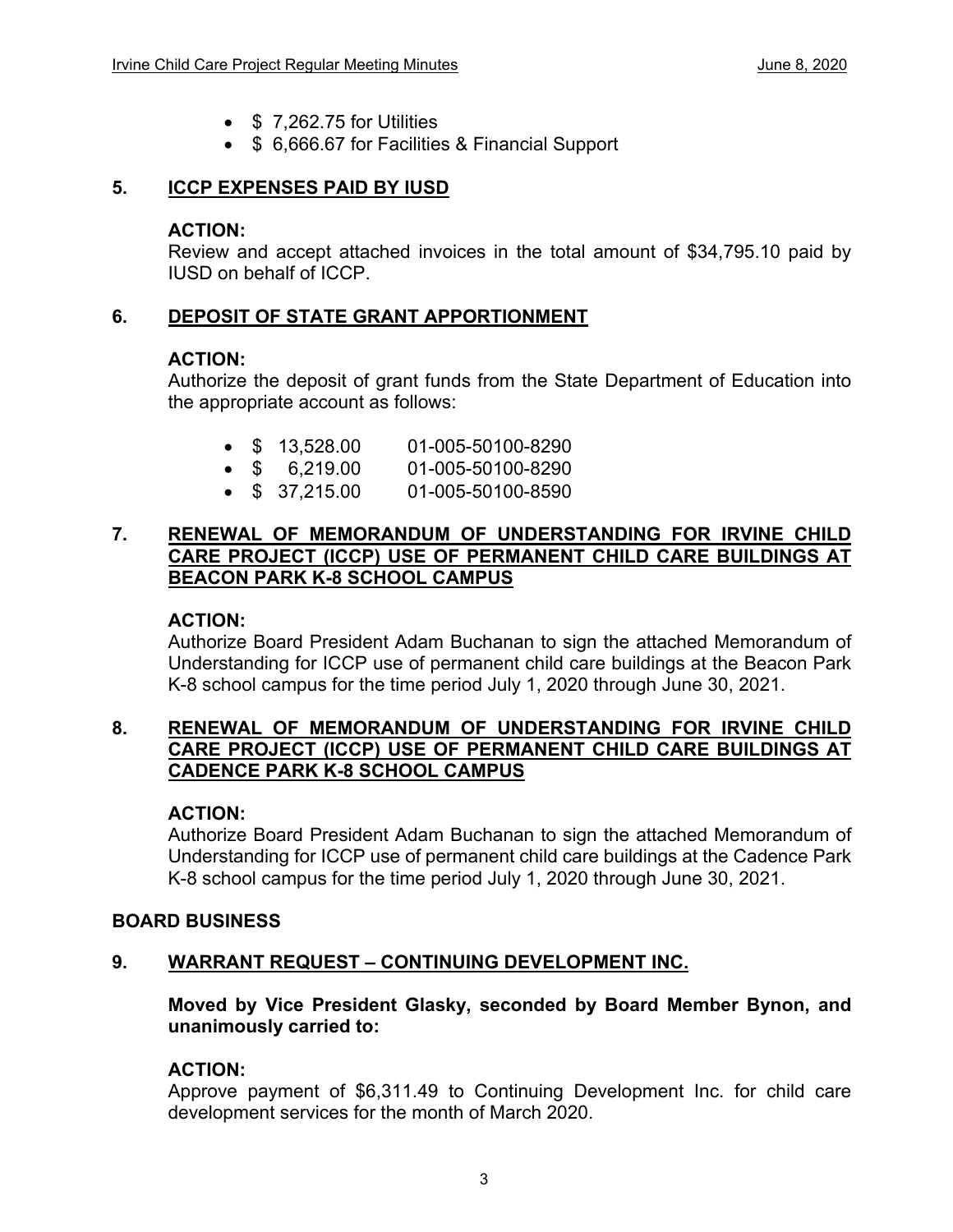#### **10. ICCP CHILD CARE PROJECT RENT RELIEF FOR PROVIDERS CONSIDERATION**

**Public Comment on item 10:** Michael Hagemann, parent of a child who attends Creekers' Club, expressed concern about the effects of Covid-19 on the long and short term viability of the program due to a variety of increased costs related to health and safety and a reduction of revenue due to lower enrollment. He requests that the board select Option C from the item and continue to waive rent for ICCP programs for the months of July, August, and September 2020.

**Discussion included:** Board Member Fox expressed her support of a three month rent relief. Clerk Glasky asked about exploring the possibility of tying rent to enrollment numbers and recommended the board waive rent for one month and begin monthly ICCP special meetings moving forward in order to discuss future month's rent relief on an ongoing basis.

#### **Moved by Board Member Fox, seconded by Clerk Battenfield, and unanimously carried to:**

**ACTION:** Approve Option A: Waiver from the rental payments for the month of July 2020 which would be a loss in revenue to ICCP of \$157,740 per month. And direct staff to schedule a special ICCP board meeting in July.

#### **11. ICCP PROPOSED BUDGET FOR FY 2020-21 WITH MULTI-YEAR BUDGET PROJECTIONS**

#### **ACTION:**

Submitted for the Board's review and discussion.

#### **REPORTS**

#### **12. FACILITIES AND BUDGET REPORT – JOHN FOGARTY**

Report included in packet was reviewed

#### **13. ICCP ADMINISTRATOR'S REPORT – TRACI STUBBLER**

Report included in packet was reviewed

#### **ADJOURNMENT**

Moved by Vice President Glasky, seconded by Board Member Fox, and unanimously carried to adjourn the meeting at 9:17 a.m. The next Regular Irvine Child Care Project Board Meeting will convene at 8:30 a.m. on **Monday, September 14, 2020**.